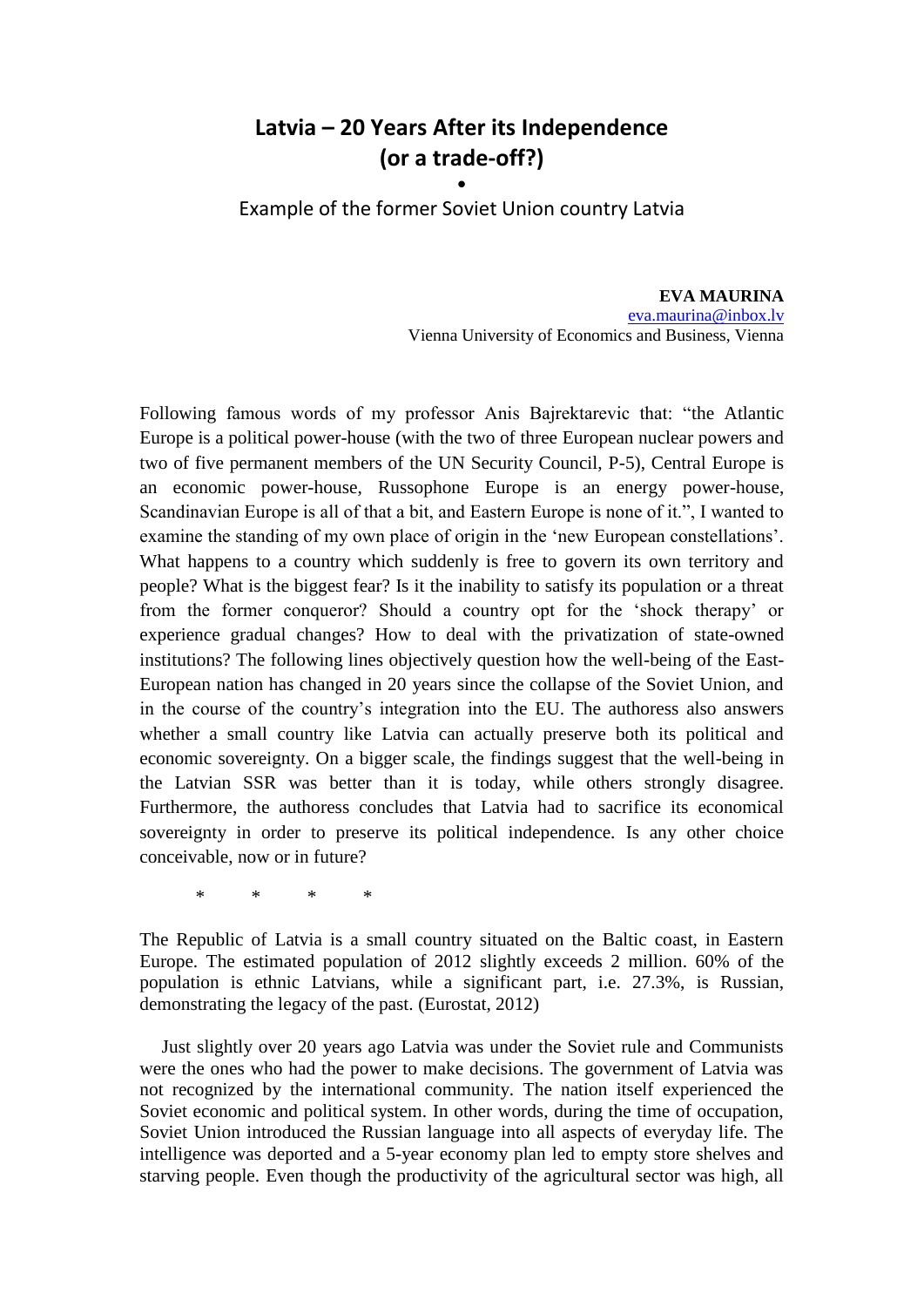harvest was transported to other Soviet territories. Nevertheless, industrial capacity was significantly improved, employment was high, education was for free, and most of the basic needs of the nation, such as housing, were satisfied.

Latvia's de facto sovereignty was recognized in 1991, and the first years of independence were spent developing a functioning state. The most difficult tasks facing the government were the creation of administrative bodies, reforms in the health and education sector and also a much needed shift from a planned economy to a market economy. When a political stability was reached and reforms initiated, the nation became increasingly concerned about the preservation of its statehood, so in 1995 the Latvian authorities adopted a statement defining foreign policy goals. They argued that the sovereignty can be strengthened through early integration into the European and world-wide security and political and economic structures. Latvia became a member state of the UNO in 1991, and joined the EU and NATO in 2004. (Jundzis, 2010)

However, clear existence goals for the country were absent for the first decade of independence. While political sovereignty was at the top of the agenda, the majority of the society believed that the continuous increase of average human well-being and a long-term conservation of cultural heritage and Latvian language should be the goals. Even though the initiated reforms strived for improved living standards, similar to those of many Western countries, and increased individual freedom and protected rights, many question whether these reforms and integration into the EU have supported the achievement of one of the main goals – improved human well-being in Latvia. (Pabriks & Purs, 2001)

The Human Development Index, published by UNDP, assesses the long-term progress of human development regarding a long and healthy life, access to knowledge and a decent standard of living. The overall human development value in Latvia has been positive as the HDI value has risen from 0.693 (1990) to 0.805 (2011). Hence, the statistics rank Latvia among other high human development countries. (UNDP, 2011)

The majority of indicators, compared from 1990 to 2010, have followed a positive trend. Very often the development was slow during the first years of independence when the reforms were launched. Years later, in the  $21<sup>st</sup>$  century, especially after Latvia's accession to the EU, human well-being improved more rapidly until the crisis in 2008 which resulted in its decrease. Nevertheless, improved absolute numbers should not be overestimated.

The previously centralized health sector has experienced notable reforms in the last 20 years; thus, the health condition of the inhabitants of Latvia has improved. The system was decentralized; hence, it entitled the foundation of private health care institutions; thereby, the health care became more accessible and more qualitative, as displayed in Figure 1. Furthermore, as the health expenditure of the state's budget has increased and the money from European funds can also be received, new technologies have been implemented. At the same time, more and more people are unable to afford the health care services due to the growing prices.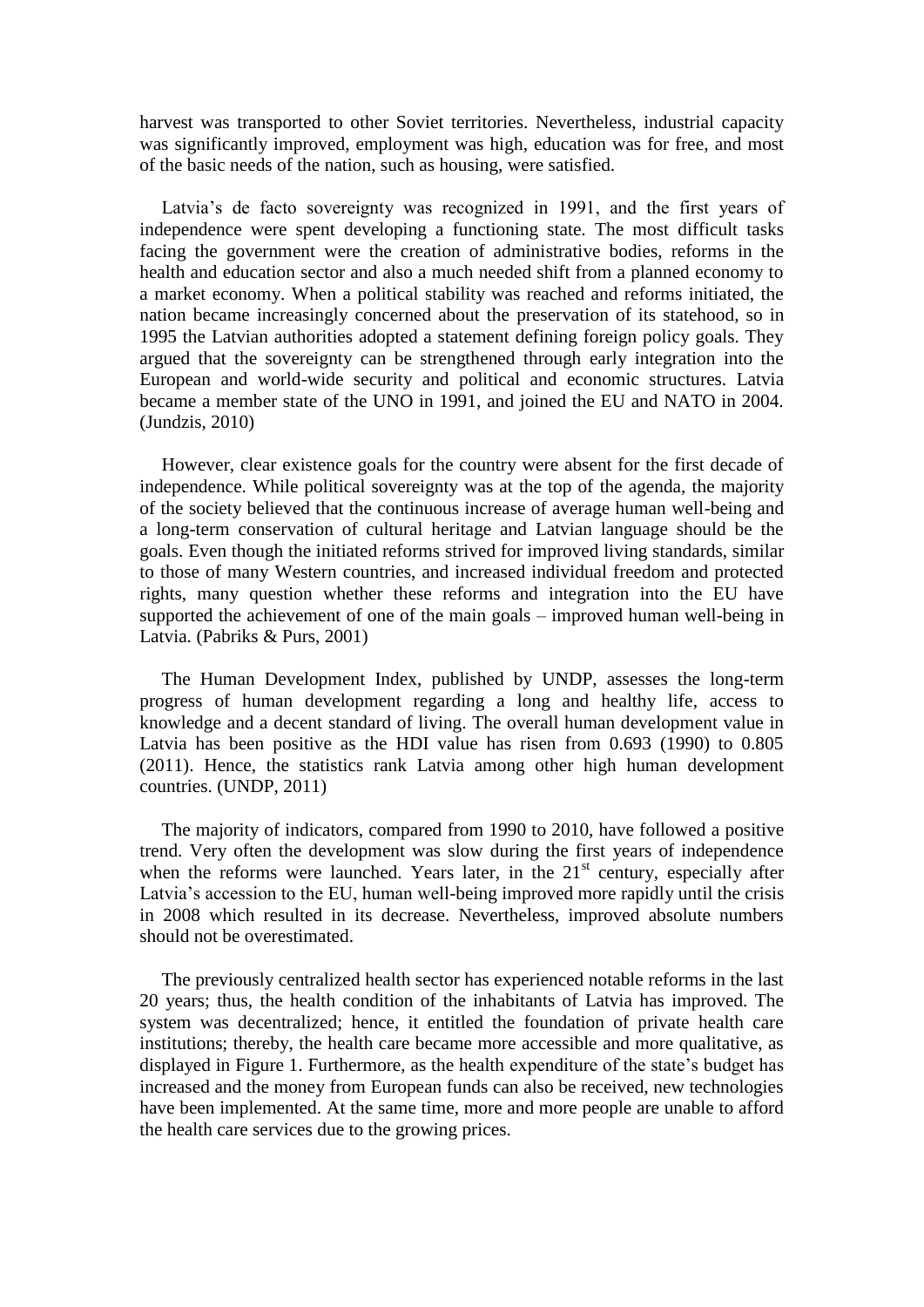**Figure 1** Satisfaction of surveyed population of health care system (quality, price, accessibility) in Latvia during three different time periods



One can say that in the Soviet Latvia general care was easily accessible, but, when it came to a very specific treatment, it was challenging to find a proper physician. On the plus side, nowadays there are various physicians specialized in their fields; however, sick people might have to pay for treatment out of their own pockets in order to receive help without waiting. Consequently, many people are unsatisfied with prices of medical care in Latvia. On the bright side, the quality of care provided has definitely improved over the past 20 years.

Despite advancements and reforms in the health care system, demographics are in recession, which is a serious threat to the country"s succession. A natural decrease of population due to lower fertility rates and a considerable migration outflow (especially within the first years of the collapse of USSR and after Latvia"s accession to the EU) has contributed to the fact that the population has decreased from 2.67 million in 1990 to 2.24 million in 2010. As a consequence of smaller number of newborns and rising life expectancy, the population is aging, which imposes an increasing burden to the economically active part of the population to finance the retired people.

Unfortunately, not only is financing the retired people a serious issue, but also a complete burden to costs of primary goods which have increased. Thus, paying for one"s own needs is becoming harder. The results of surveying 130 people suggest that in the Latvian SSR more than 60 per cent of the representative sample had funds to pay for all basic needs, such as food, housing, health care, education. Currently, less than 40 per cent of respondents have means to pay for all these needs. The proportion of people who can finance their needs just partially has risen from 29 to 47 per cent.



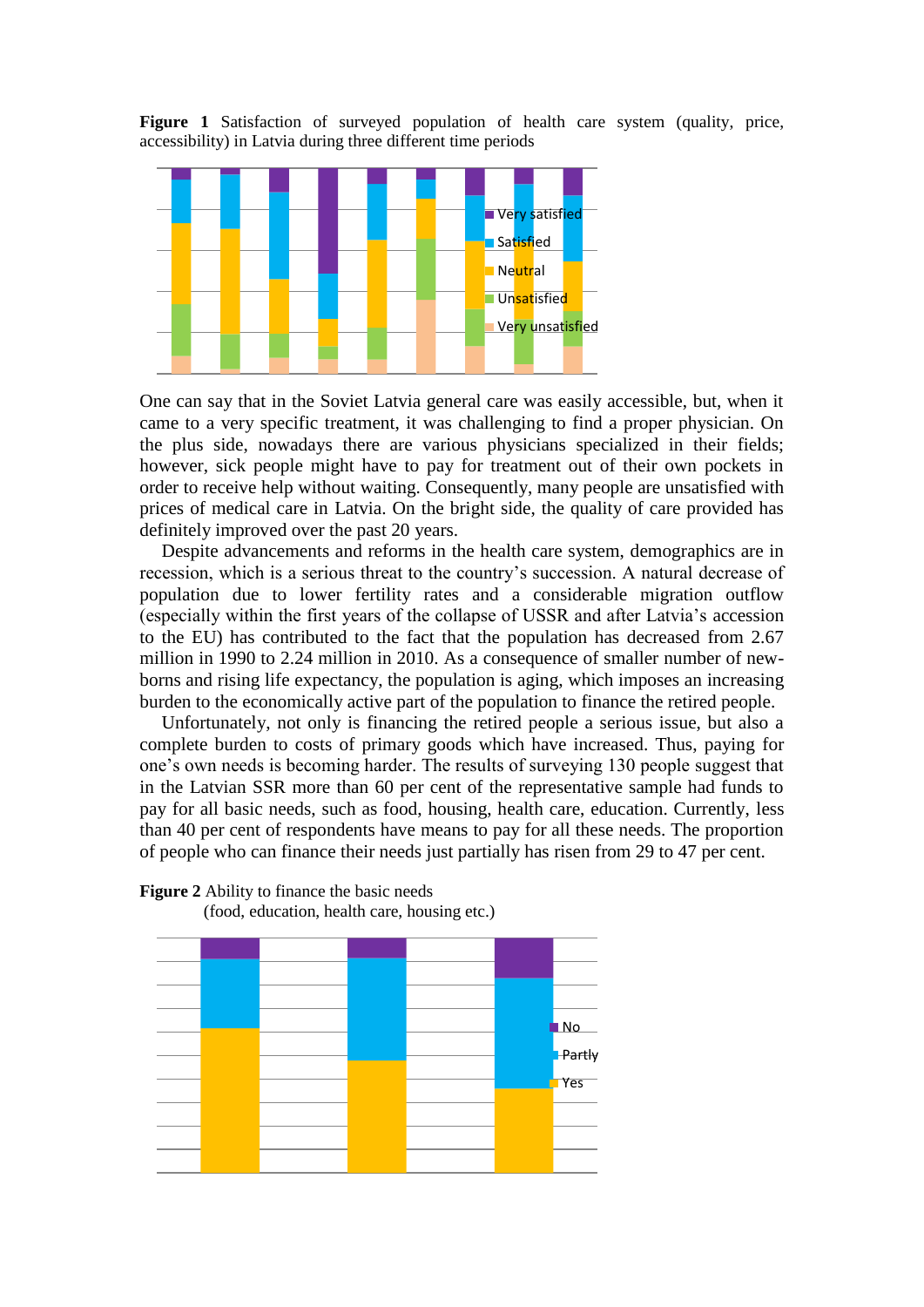Even though the absolute income has increased, the amount of people earning less than the subsistence minimum is rising, especially in the rural areas. It has to be mentioned that the content of Latvia"s subsistence basket has not been revised since the first year of renewed statehood; thus, in reality, it does not contain all goods and services required for living decently. Furthermore, since the accession to the EU, prices have risen rapidly. For instance, total housing costs have increased significantly - in the USSR the rent and public utilities were highly subsidized by the government, whereas in 2005 the average housing costs amounted to 80 US dollars and 170 dollars in 2009. (Central Statistical Bureau of Latvia, 2011) These costs are borne by the private sector and the burden is becoming heavier due to lower income compared to the costs themselves. The situation is even worse, considering the fact that the proportion of overcrowded households is one of the highest within the EU. If people lived in and paid for apartments so that they were not characterized as overcrowded, the housing costs would be even higher compared to their income. Many people agree that they enjoyed much better housing conditions when they were a part of the communism country.

Similarly, the respondents of the survey mentioned that the Soviet Times guaranteed a certain security regarding employment. The majority of the economically active population was employed in the Latvian SSR compared to the 16 per cent unemployment level in 2009. (Central Statistical Bureau of Latvia, 2011) Even though the absolute remuneration was considerably lower in the Soviet times, it had more purchasing power. On the other hand, the labor market is becoming more knowledge intensive, and the workers – more educated and better specialized in their professions. Working conditions have also improved significantly, partly because of the regulations of the ILO.

Transformation to knowledge-based economy has been supported by the development of the education system which is highly recognized by international surveys. High literacy and enrollment ratios are requirements for the nation to educate people who can efficiently participate in such natural resource-scarce economy. Smart people are one of Latvia"s major assets. Nevertheless, the state has to further advance its education system, as remarks from the Soviet system are still present (books, teaching concepts, teachers etc.). Furthermore, the government has to understand the role of education expenditure. Ongoing budget cuts on education sector deteriorates the quality, as teachers and professors lose their motivation and pupils and students become more motivated to enroll in universities abroad.

The EU has provided significant advantages to the Latvian population, especially the youth which now is eligible to study permanently or temporarily at foreign universities, enjoying the same terms and conditions. Also, to the people who are entrepreneurial, open-minded and have a certain understanding of how to take an advantage of new business opportunities. The EU has also contributed to the modernization of hospitals, schools and the infrastructure. Furthermore, the EU sets standards as well as observes the development of human well-being; therefore, Latvia is motivated and under a pressure to demonstrate continuous advancement. As a result, the nation believes that the health and education systems have been improved and provide higher quality and accessibility. Nevertheless, given their income level, they are discontent with the prices of the tertiary education and specialized health care services. On the other hand, the Soviet government paid for housing, education and health care thus more resources were available for food items, leisure time, clothing, and also the employment ratio in the Latvian SSR was close to 100 per cent.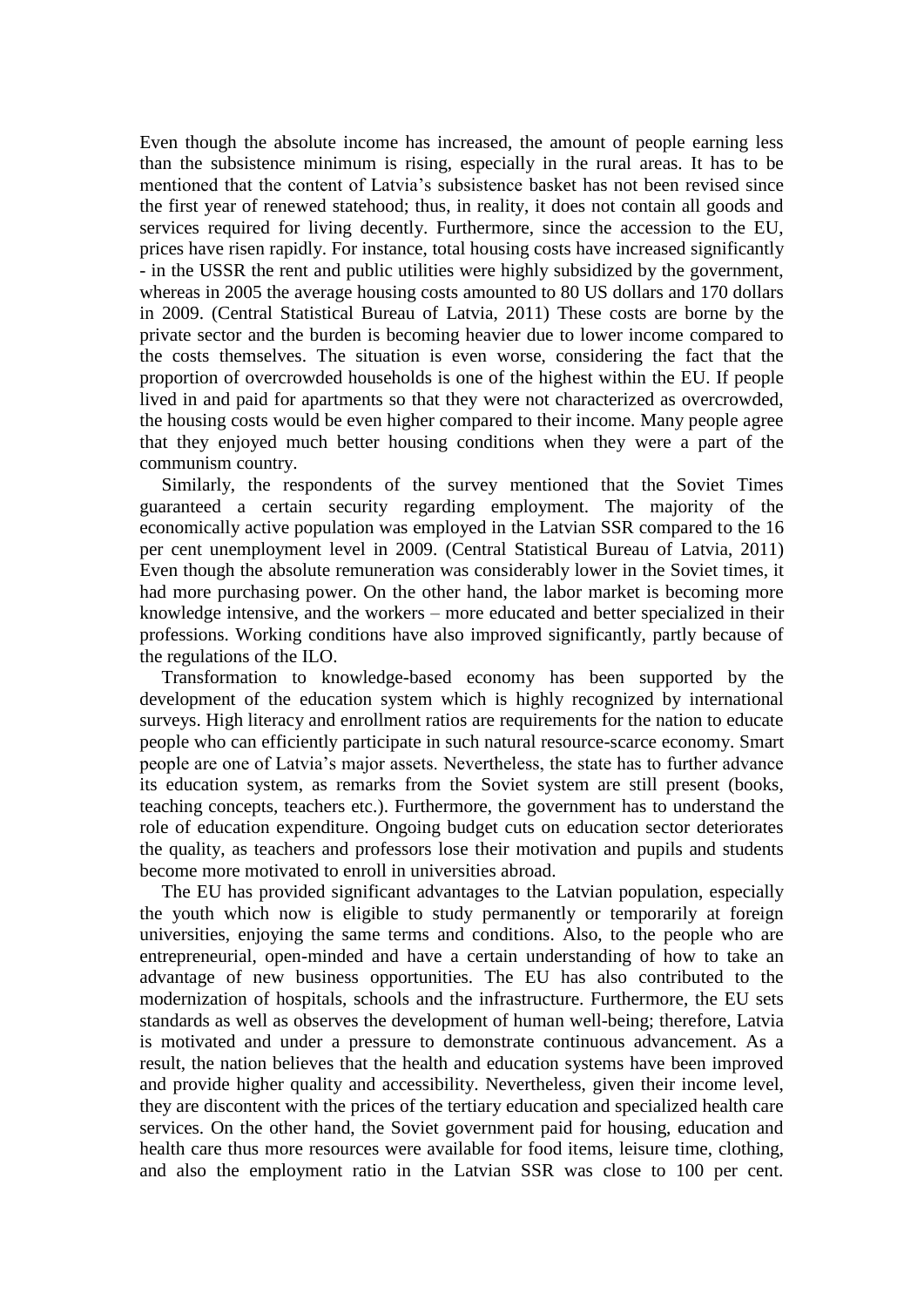Therefore, there are people who believe that the communism times ensured better well-being. In addition, the equality within the population was much higher. However, as very often respondents mentioned, everybody was equally poor. Nowadays, the income polarization is a significant issue.

To complete the picture about human development trends in Latvia, which have followed different directions, it is worth referring to the final question of the conducted survey. It asked the respondents when, in their opinion, the well-being was the highest: in Soviet Latvia, in Latvia before joining the EU or in Latvia which is a member state of the EU. As the graph illustrates, the opinions vary – approximately every third of the respondent pool shares a different view, which simply further proves the finding that there are indicators which have improved along the movement towards Europe and there are aspects which so far the sovereign Latvia has not been able to offer its people as it was done by the USSR.



**Figure 3** The period of the highest human well-being in the opinion of the respondents

In order to succeed and reach the well-being benchmark set by the Union, first of all, a sustainable economic growth is needed, resulting in means which could shift into a social system. Additionally, the political powers have to cooperate with the society  $$ finding a common ground, establishing goals that are seen as important and beneficial to the state itself and its population. It is of utmost importance to assure that the population lives decently, meaning, their basic needs, such as food, housing and health care, are satisfied. It should be the main goal of the government, thereby increasing the satisfaction and loyalty of the population to the state. Hence, the society would be willing to contribute to the development process, also by properly paying taxes.

Furthermore, lessons from the past should be learned. One of the main arguments for Latvia entering the EU was the economic advancement. As tariff and non-tariff barriers would be abolished, the trade between the EU and Latvia, especially the export originating from Latvia, would further increase. Productivity would be increased when people started working into more productive sectors. Furthermore, fixed and human capital investments were expected to be attracted via low labor costs, the adoption of EU legislations and additional privatizations. Investments would initiate an upward growth spiral. Nonetheless, skeptics argued that not every person residing in Latvia would benefit. Citizens who benefited the most would be young people, as they would enter better paid jobs, whereas the pensions of retired people would not increase as rapidly as the prices of goods and services. Latvian farms would face serious hardship due to a surplus in the market resulting from foreign competitors that are subsidized by their own governments. (Memo, 2000) They were right. The EU has suppressed the Latvian economy as a result of shutting down industrial plants, uncontrolled FDI inflows, enabling cheap credits, a significant inflation and price increase, and foreign companies creating a competition which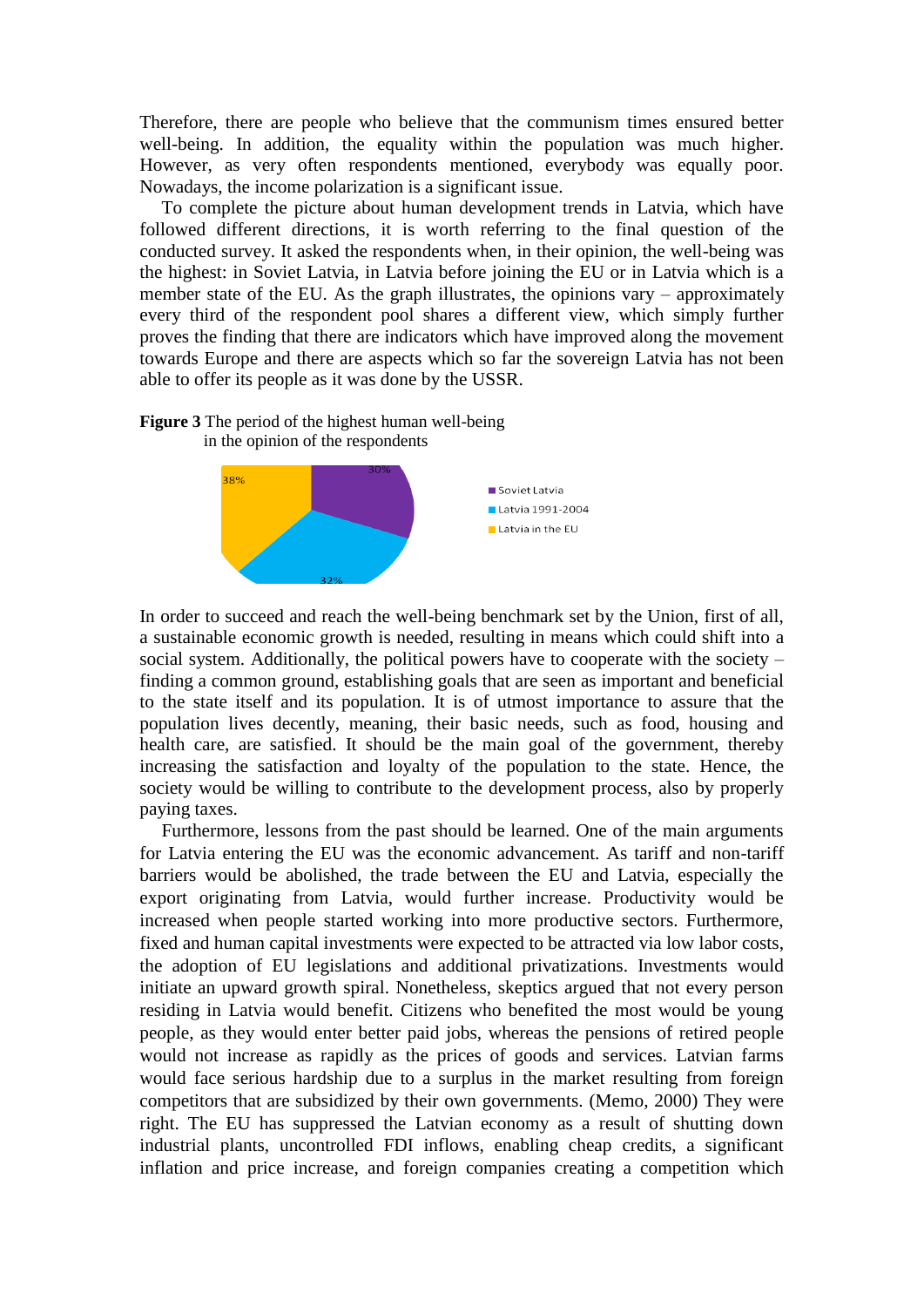small Latvian companies and farmers cannot defeat. The smaller economy led to an increasing budget deficit, external borrowing and, finally, budget cuts demanded by the IMF and the EU, which have harmed the population as their adjusted income is not as high as living costs. One can say that Latvia traded a part of its economic sovereignty in order to ensure its political independence and the population is paying the price.

However, the people living in Latvia have been willing to pay this price for the sake of Latvia's sovereignty. In a survey, carried out by the national news portal TVNET, it was asked what the biggest threat to Latvia's sovereignty is. 53 per cent of the 5311 respondents indicated Russia and unknown money influx as the biggest danger. Contrary, just seven per cent perceive integration into the EU and NATO as imminent danger to Latvia"s independence. (LETA, 2004) On one hand, if Latvia had not joined the EU, the threat imposed by a money influx would have been limited, but political independence would have been significantly less insured, suggesting that preservation of economic and political sovereignty is impossible for a small country like Latvia. In words of my former professor: "*difference between a dialectic and cyclical history is a distance between success and fall.*" (Bajrektarevic, 2012)

If Latvia had not joined the EU in 2004, it could have taken its time to develop the industries which correspond to the society"s interests, not to the EU regulations. In addition, the migration outflow would have been smaller; therefore, people who are desperately needed in Latvia to cultivate the economy would have been available. Hence, the money influx into an economically stronger country would not have resulted in such a crisis. In this case Latvia would have experienced a slow and stable economic and social welfare growth. However, at some point in time, say 10 years later than the original accession date, Latvia should have joined the EU, as it is too small to be acting alone on the global stage. Latvia does not have significant raw materials or highly developed industries; thus, it lacks international power. Its needs and ideas are heard and pushed forward only in cases when stronger partners share the same interests. The EU is a platform where Latvia can find like-minded countries; therefore, it can find "allies" and together strive for developments and economic and political stability.

As for the Latvia"s situation in the EU, in 2014, Latvia is expected to join the Eurozone if it fulfils the requirements. At the moment, it is believed that Latvia will succeed and be allowed to join, but opinions whether the country really needs to adapt the Euro vary. In September 2012, the public opinion on the Euro adaptation was record low, as only 13% of Latvians support the idea. Being a member of Eurozone would further disable Latvia to control its monetary policy and raise the prices which would not correspond to the income earned by a less productive workforce and industries compared to the ones in other EU states. Therefore, many experts believe that Latvia should postpone its adoption of the Euro until the future of the Eurozone is clearer and Latvia recovers from the economic recession and advances its production regarding productivity and value added.

Once Latvia substitutes its Latvian Lats for the Euro, it will be economically even more dependent from the EU and its regulations, but it would also present new trade opportunities for Latvian companies and therefore cultivate the economy and increase human well-being. The state would also become more creditworthy to foreign investors. Nevertheless, one should not forget how the FDI affected the economy three years ago. Swedish banks, which acquired Latvian banks, issued loans excessively and irresponsibly during the pre-crisis period; thus, fuelling unsustainable